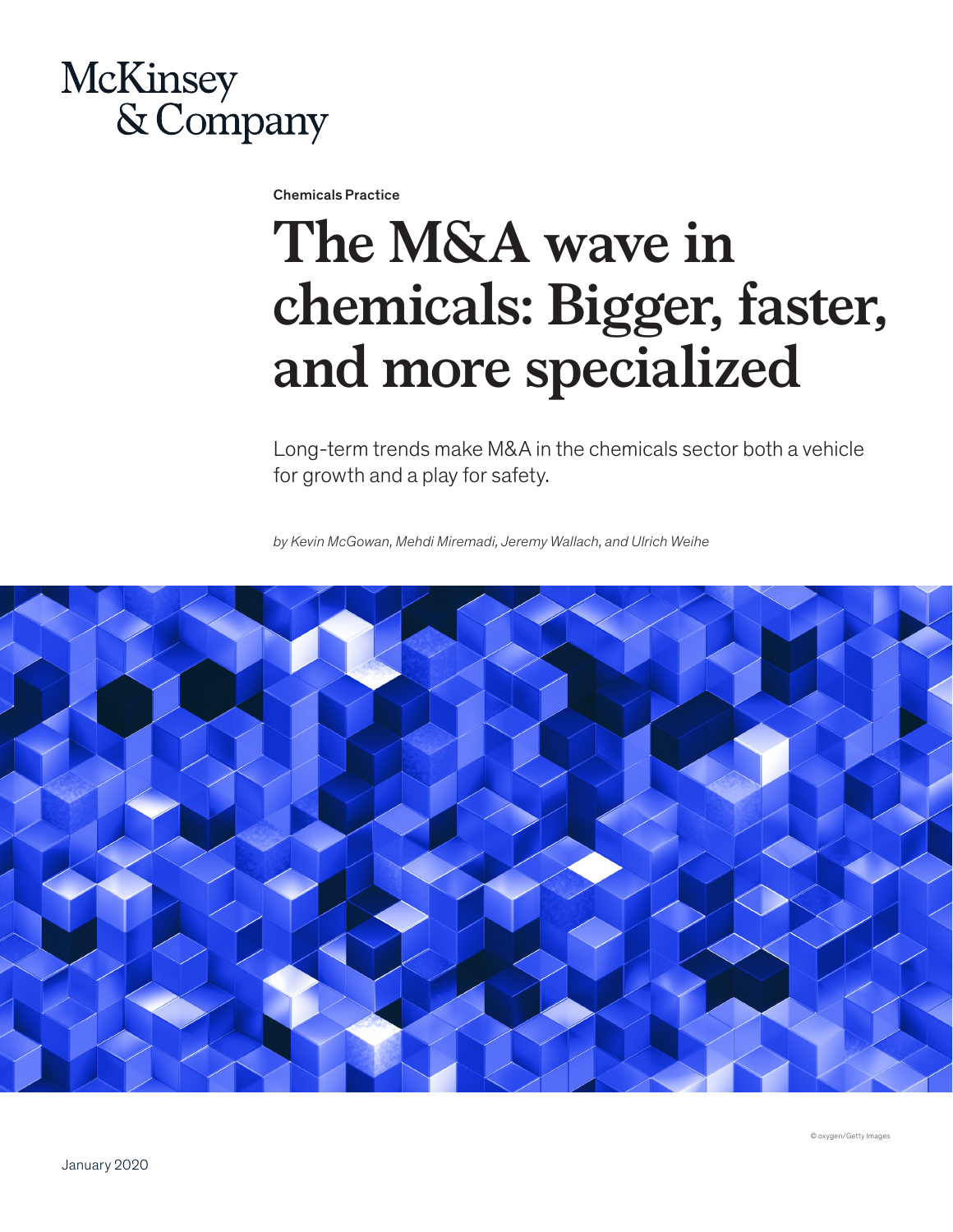The chemicals sector has seen a wave of M&A activity from 2014 to 2018. This activity is consistent with the sector's once-every-decade spike in M&A. Factors such as the need for vertical integration (1980s), low growth as the result of oil and gas shifting capital from chemicals (1990s), and growth in emerging markets (2000s) spurred past decades' M&A increases (exhibit).<sup>1</sup>

Exhibit

## The chemical industry has seen a wave of M&A activity over the past five years.

## Total M&A activity in chemicals and agriculture,<sup>1</sup> \$, billion



<sup>1</sup> Nominal, by date of announcement.

²Deals greater than \$250 million total value at date of announcement.

The recent spike in M&A activity reflects broad trends in the industry. First, M&A is a response to the need to focus on pure plays to better serve customers that expect deeper product expertise and to appeal to investors who increasingly value pure players. In addition, M&A is a major contributor to top-line growth among large companies, which use bolt-on acquisitions to access new geographical markets, market segments, products, and technical applications.

<sup>&</sup>lt;sup>1</sup> Feedstock, such as petroleum, are raw inputs in industrial processes.